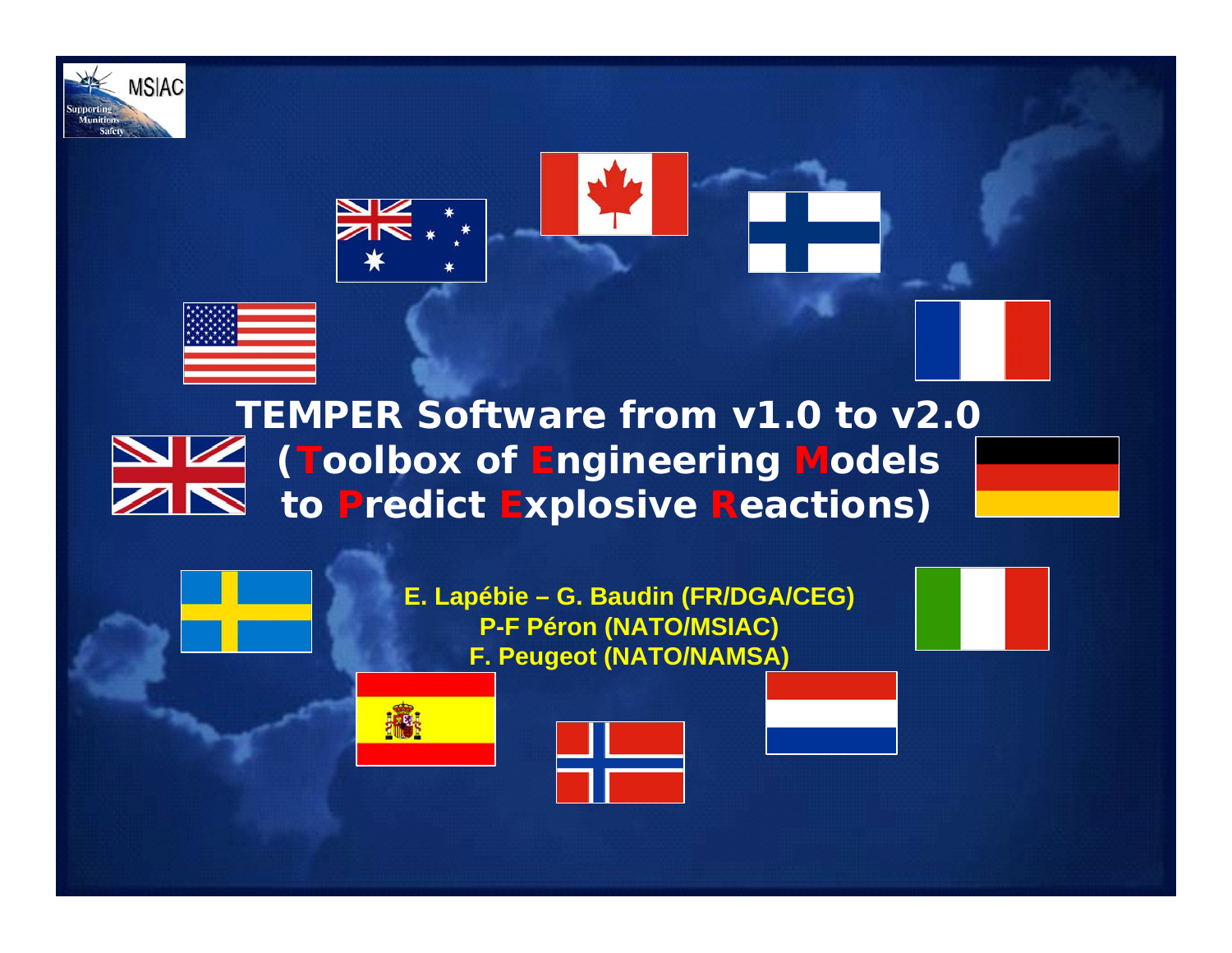

## **TEMPER Software from v1.0 to v2.0**





Background

Features

Highlights

Conclusion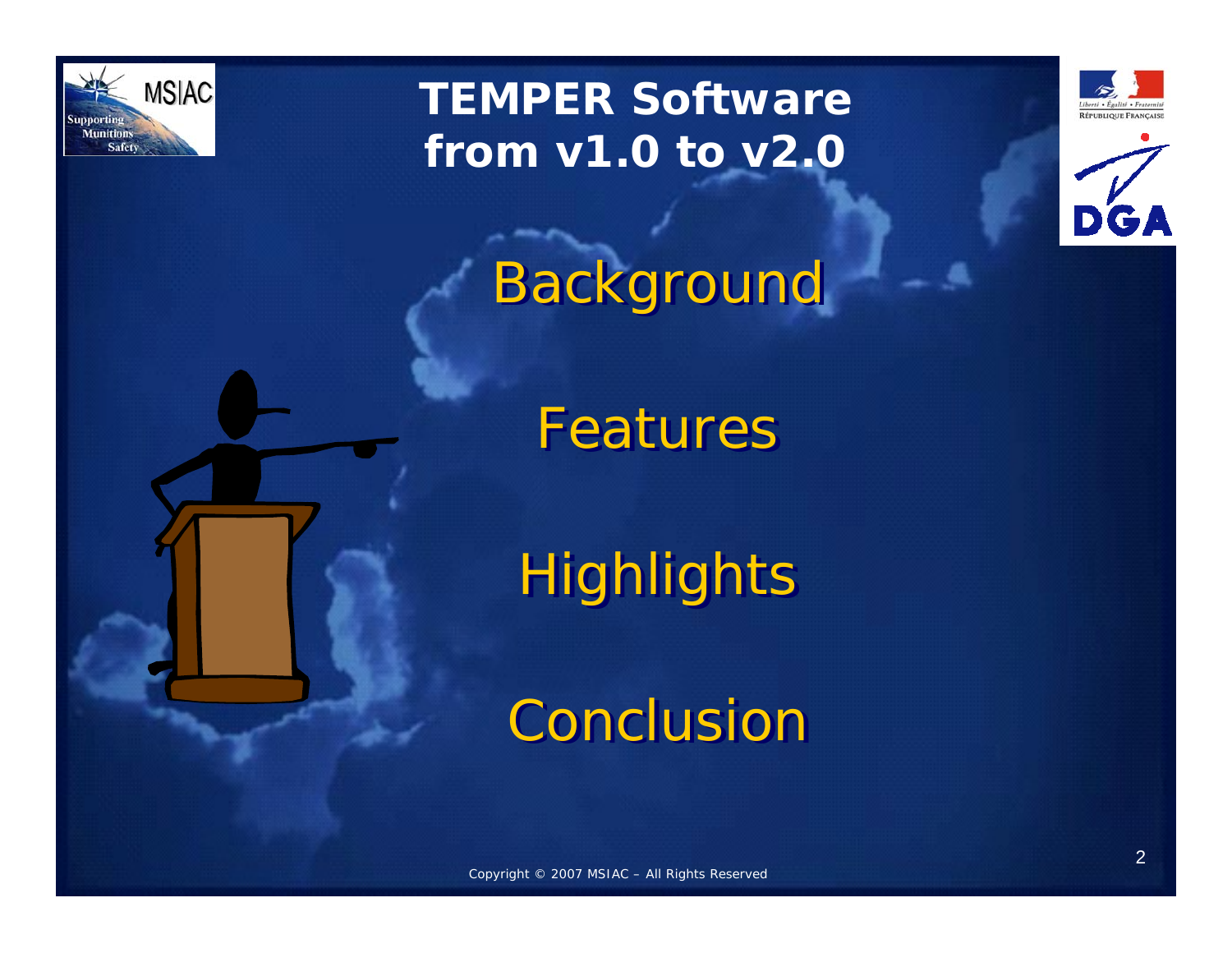

## **BACKGROUND : Modelling ...**



• **EM experts, in many organizations, have in-house models, but …**



**RE-USABILIT DATABASESCOMPATIBILITY QUALITY CONTROL TIMELINESS KNOWLEDGEMANAGEMENT**



- **NATO/MSIAC is promoting modelling as a major tool to improve munition IMness, in accordance with the new versions of safety-related STANAGS**
- Copyright © 2007 MSIAC All Rights Reserved • **Why not sharing a common tool among MSIAC member nations ?**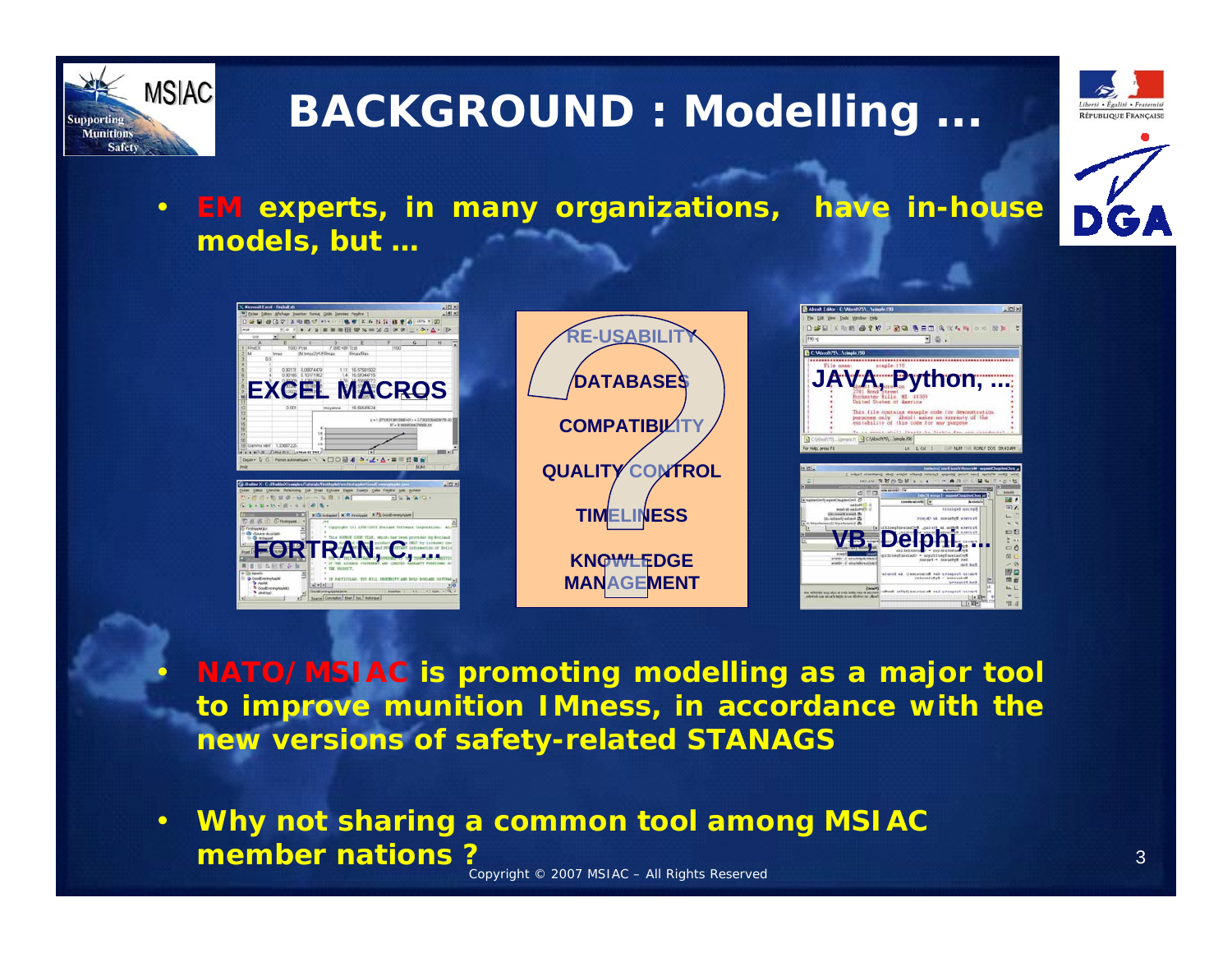

## **BACKGROUND : Requirements**



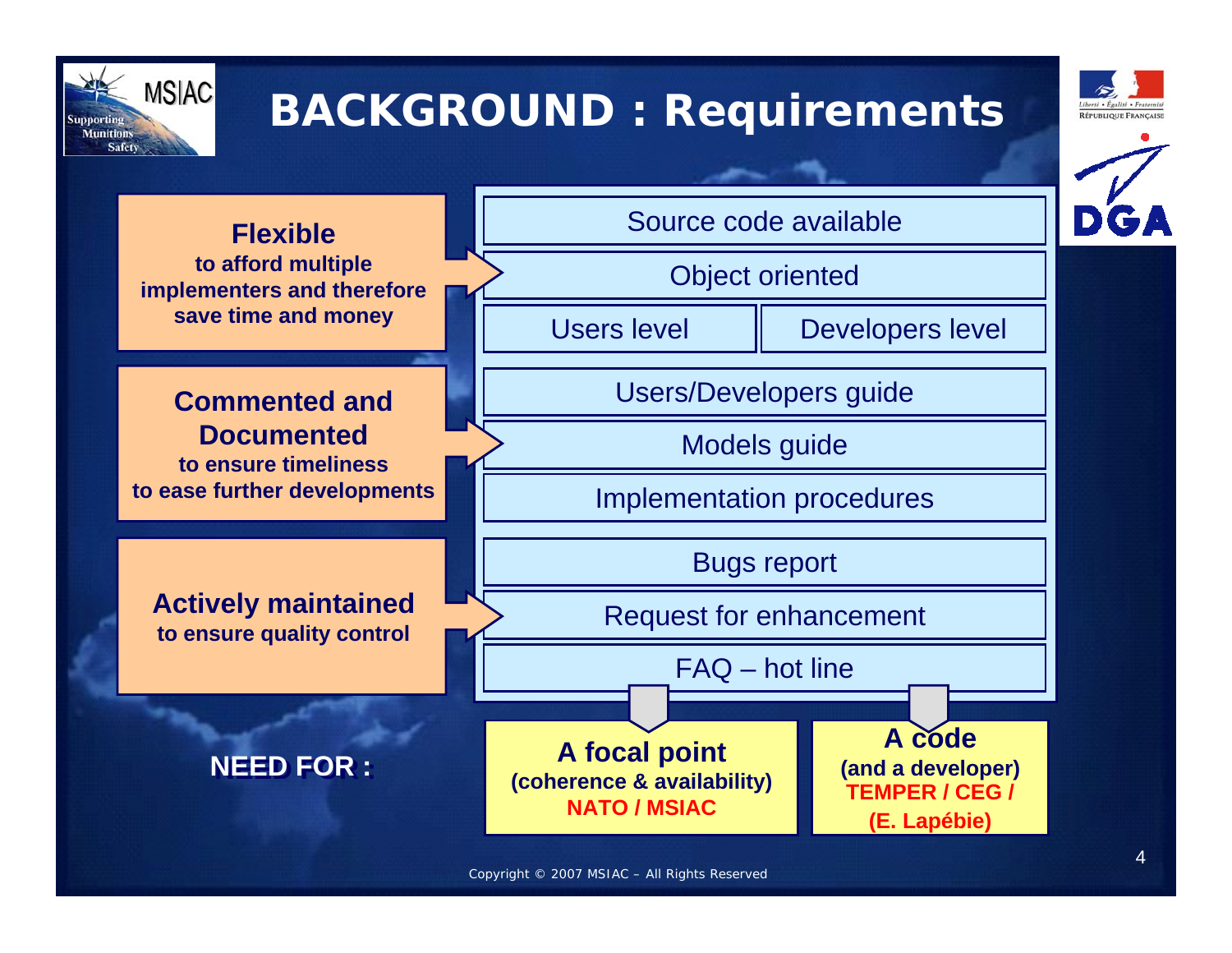

## **BACKGROUND : TEMPER v1.0**





- **TEMPER has been developed (VB 6.0) at CEG under FR/DGA contract 03.34.01, initially to share data and models between DGA centers involved in EM studies.**
- **TEMPER v1.0 has been made available to experts from MSIAC member nations since 2004 (FR) and 2005 (ENG). Its features have been presented at ESW 2006 and IMEMTS 2006.**
- **MSIAC manages an electronic TEMPER working group (TWG), with 21 registered users from 12 organizations and 7 countries (v1.0 figures).**
- **TEMPER v2.0 will be released in late October 2007 and provides many more built-in features than v1.0. Some of them will be detailed in the following slides.**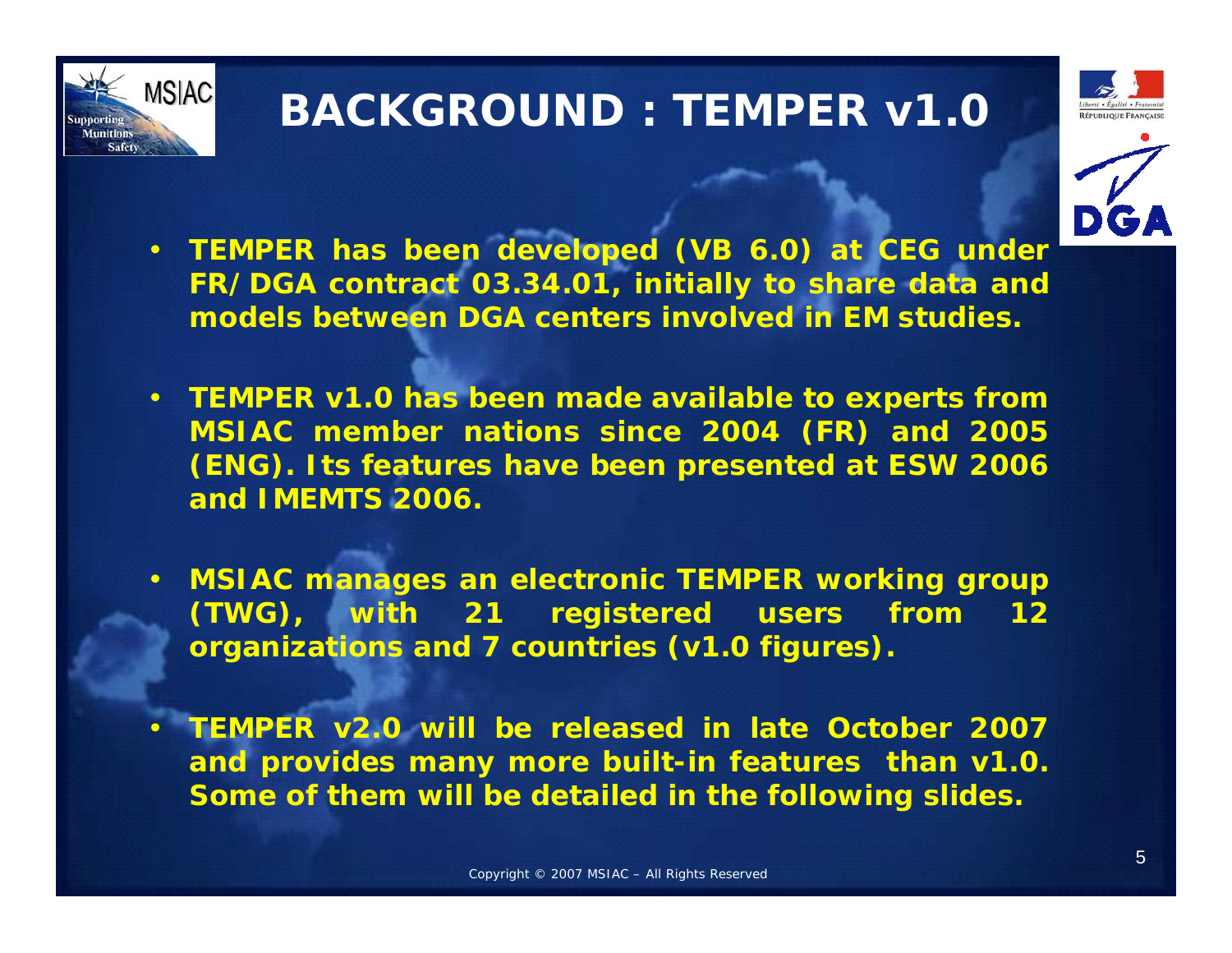## **FEATURES : TEMPER Basics**

**Results** 



 $\blacksquare$ 

**MSIAC Supporting Munitions Safety** 





6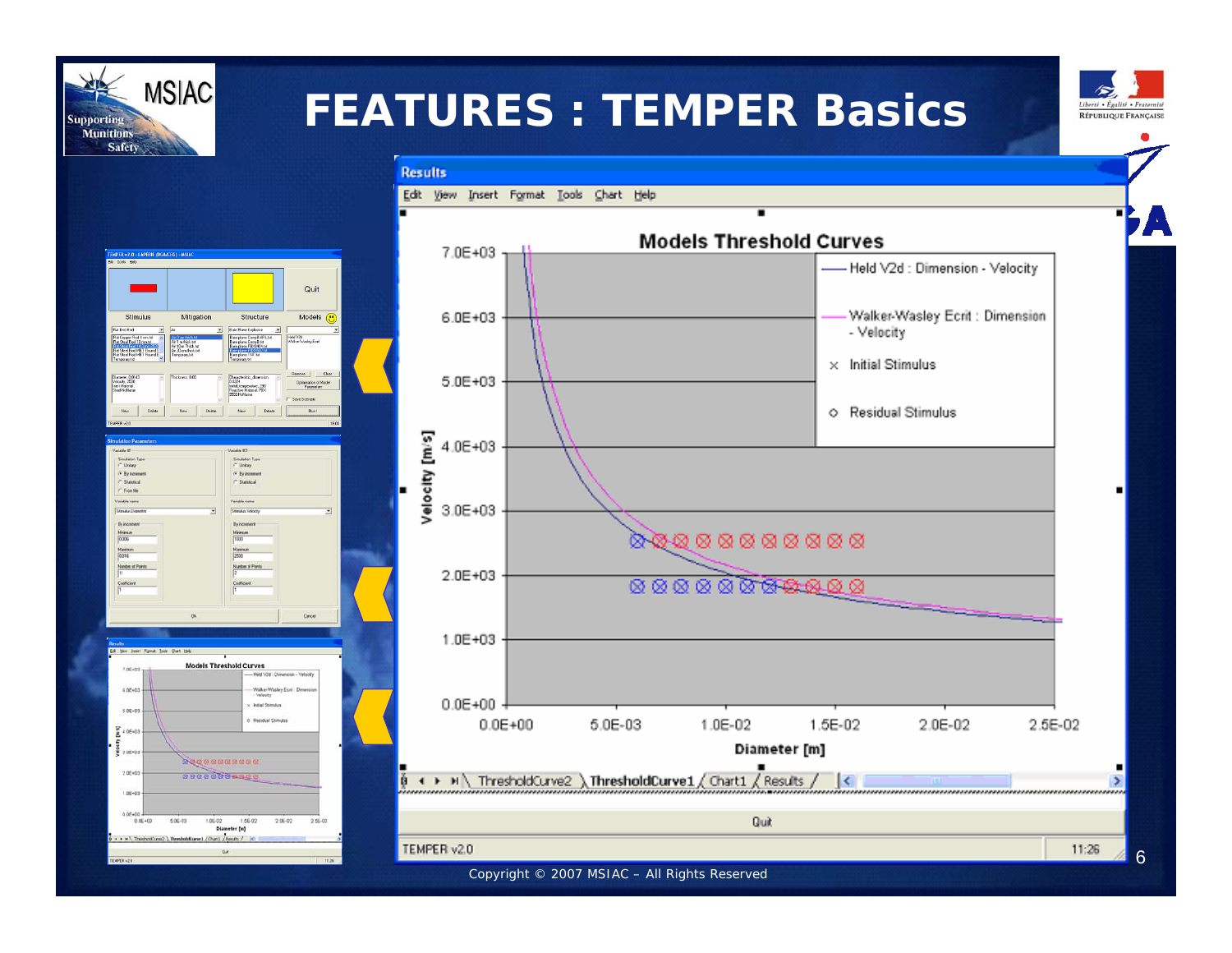

## **FEATURES : Simulation Logic**





- **TEMPER decomposes munition aggression into the description of a Stimulus / a Mitigation / a Structure. The simulation then runs with one or more Model(s).**
- **The simulation logic relies on 2 steps :**

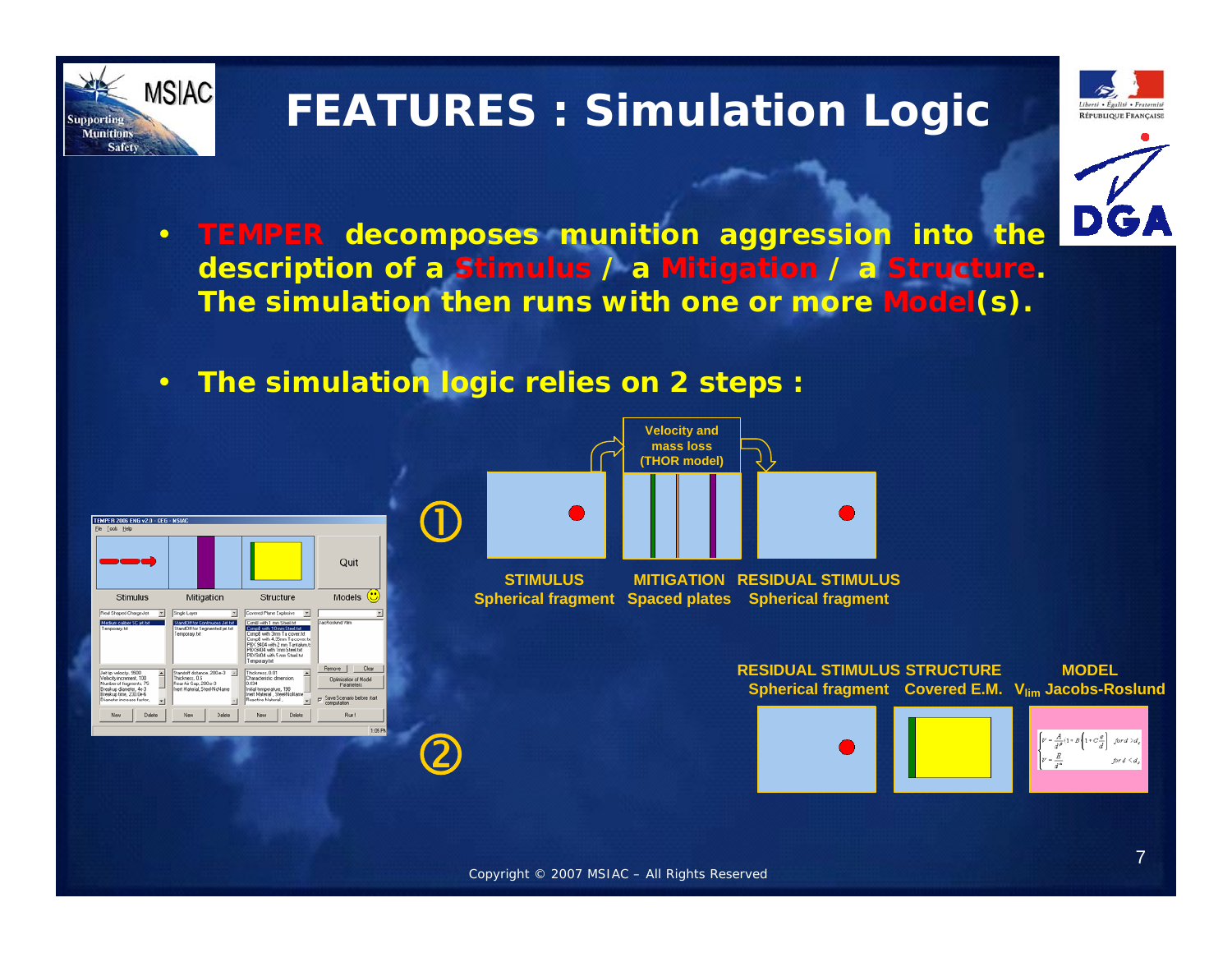

## **FEATURES : Roadmap to v2.0**





- **Object-Orientation (strict requirement)**
- **Management of a Scenario (load / save simulations)**
- **Man-Machine Interface enhancements**
- **New objects and models:**
	- Peugeot SDT and BSDT
	- **PnTau** m.
	- Extended Yactor model
	- New stimulus : parallelepiped fragment  $\blacksquare$
	- One on One Warhead and SD approaches (MSIAC)  $\blacksquare$
	- External 1D Hydrocode (GODLAG, developed by G. Baudin-CEG)  $\blacksquare$
- **New simulation modes (1.from file, 2. Model fitting)**
- **Material Editor**
- **Better error handling and compatibility management**
- **Documentation upgrade (including online help)**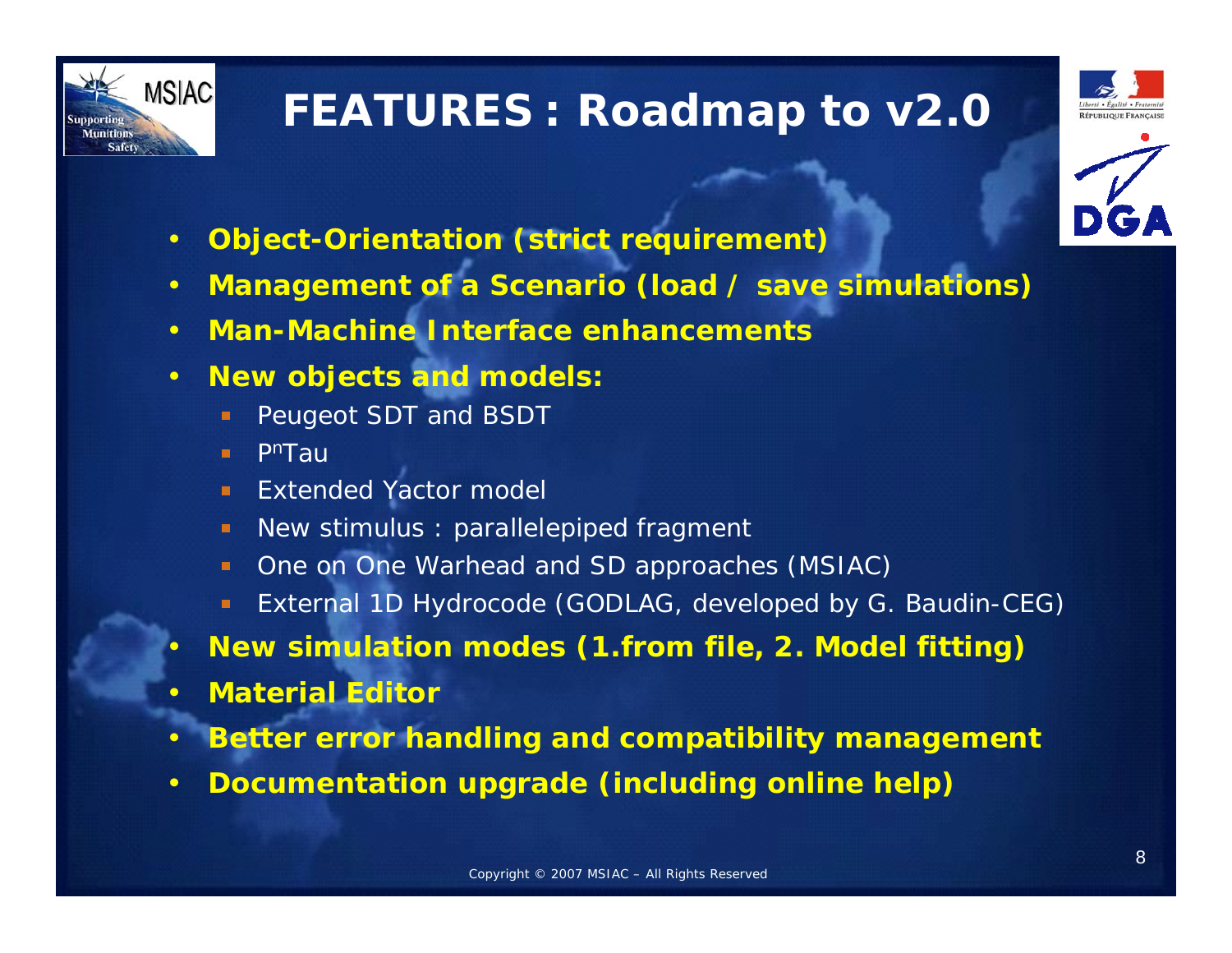

## **FEATURES : Objects and models**



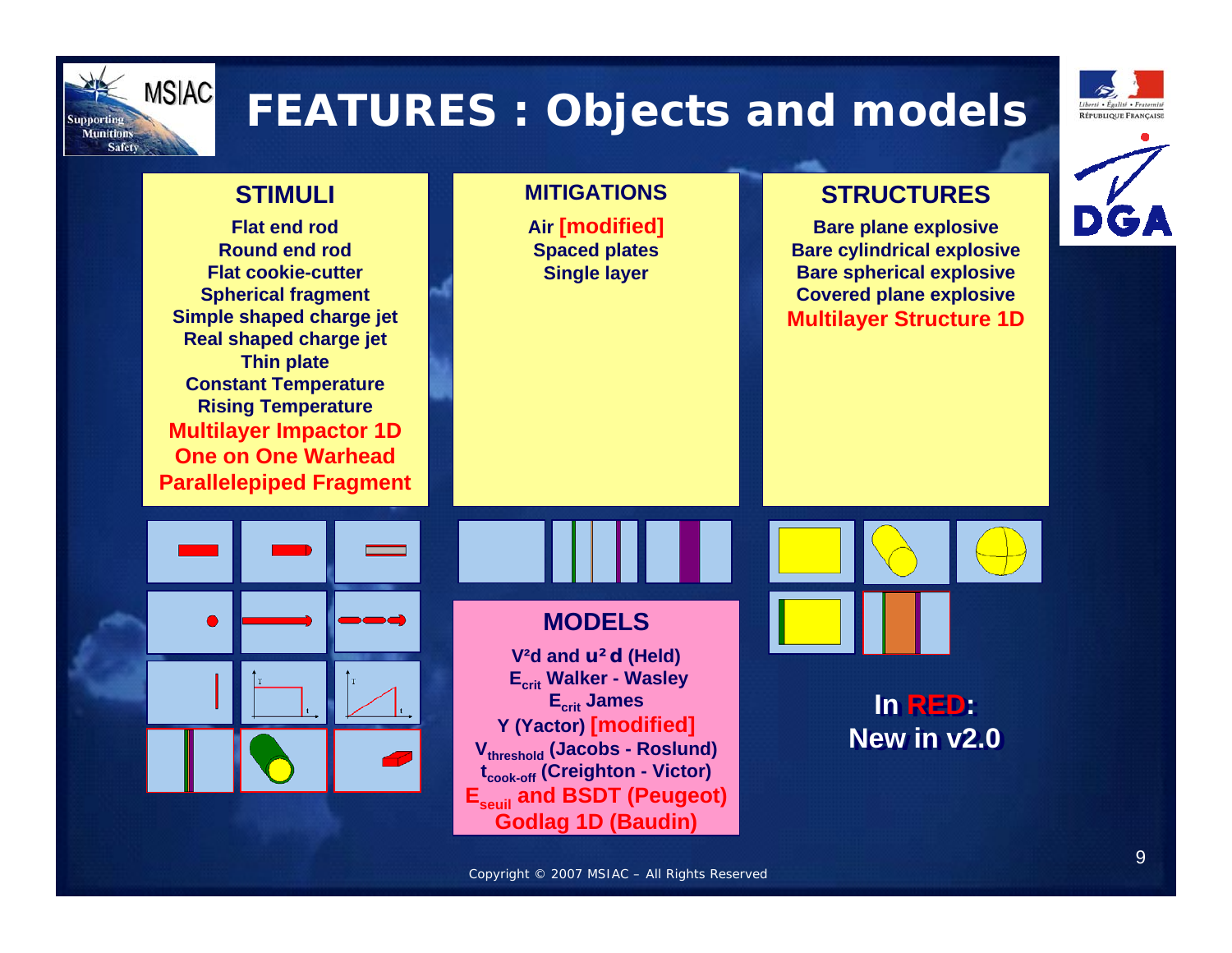

## **HIGHLIGHTS : One on One Warhead**







- **Developed by NATO/MSIAC (L. Nyogeri from DOSG, F. Peugeot, P-F Péron)**
- **Includes a new Stimulus "One on One Warhead" (corresponding Residual Stimulus = Parallelepiped Fragment)**
- **This first attempt to share the development of TEMPER among Densive Signitulity and Straight Successful …**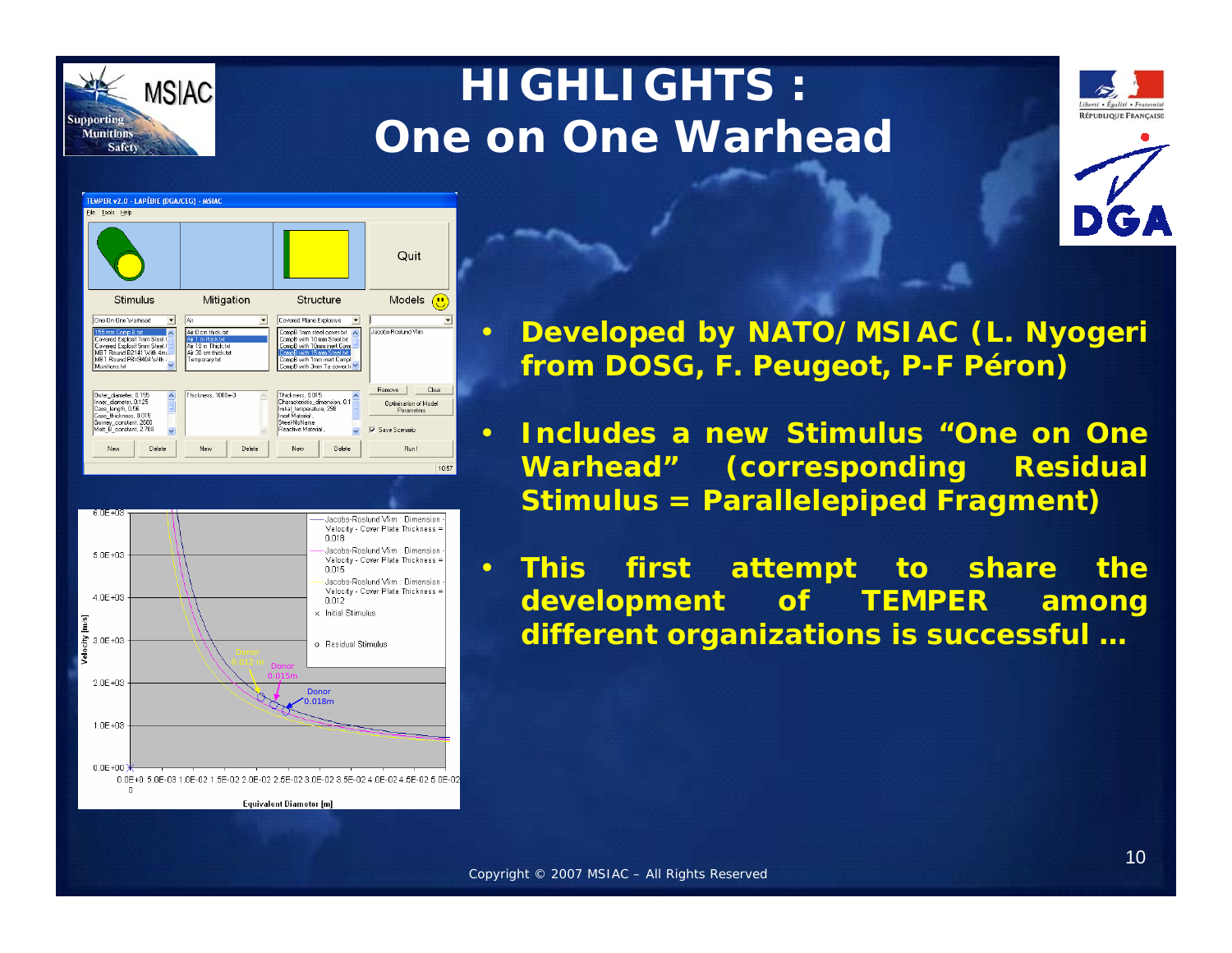

## **HIGHLIGHTS : Model fitting**







• **Most analytical / empirical models only have a limited set of published parameters**

• **Many test results are available in the literature (MSIAC Fragment Impact Database for instance)**

• **Will it be possible to take benefit of these results to determine parameters for simple models ? YES !**

• **TEMPER v2.0 uses an implementation of genetic algorithms in order to fit model parameters.**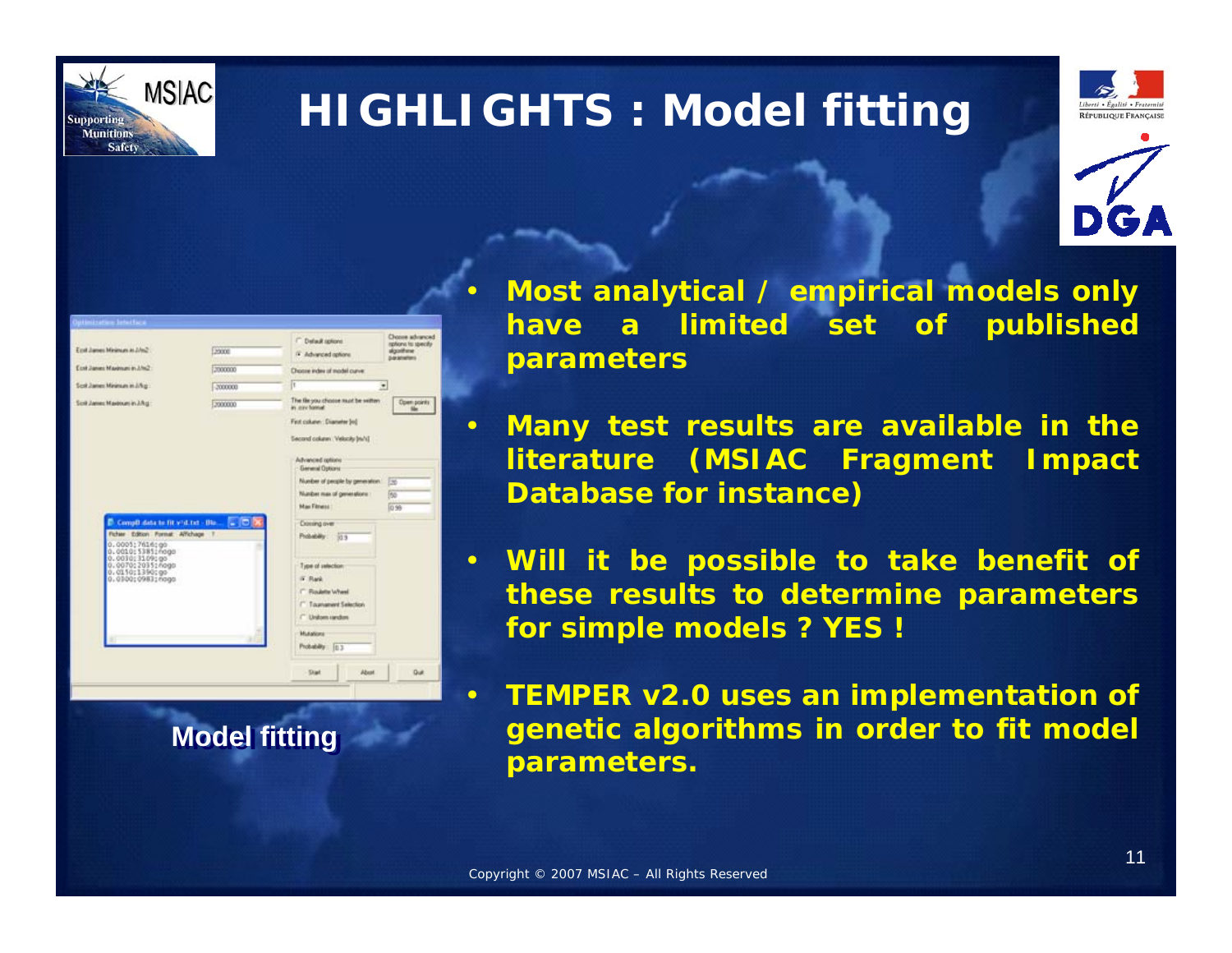

## **HIGHLIGHTS : 1D Hydrocode**







• **TEMPER v2.0 includes GODLAG, a 1D hydrocode for inert materials provided by G. Baudin (CEG)**

- GODLAG adds its own interface for specific parameters and post-processing, but is fully embedded in TEMPER (seen as a model)
- F For the sake of simplicity, virtual sensors are added only at layers interface

#### • **Next version (GOLIATH):**

- $\blacksquare$  reactive materials,
- **Proposible choice of virtual sensors position**
- **The real challenge is to keep it as simple as possible for the user (default / advanced options) !**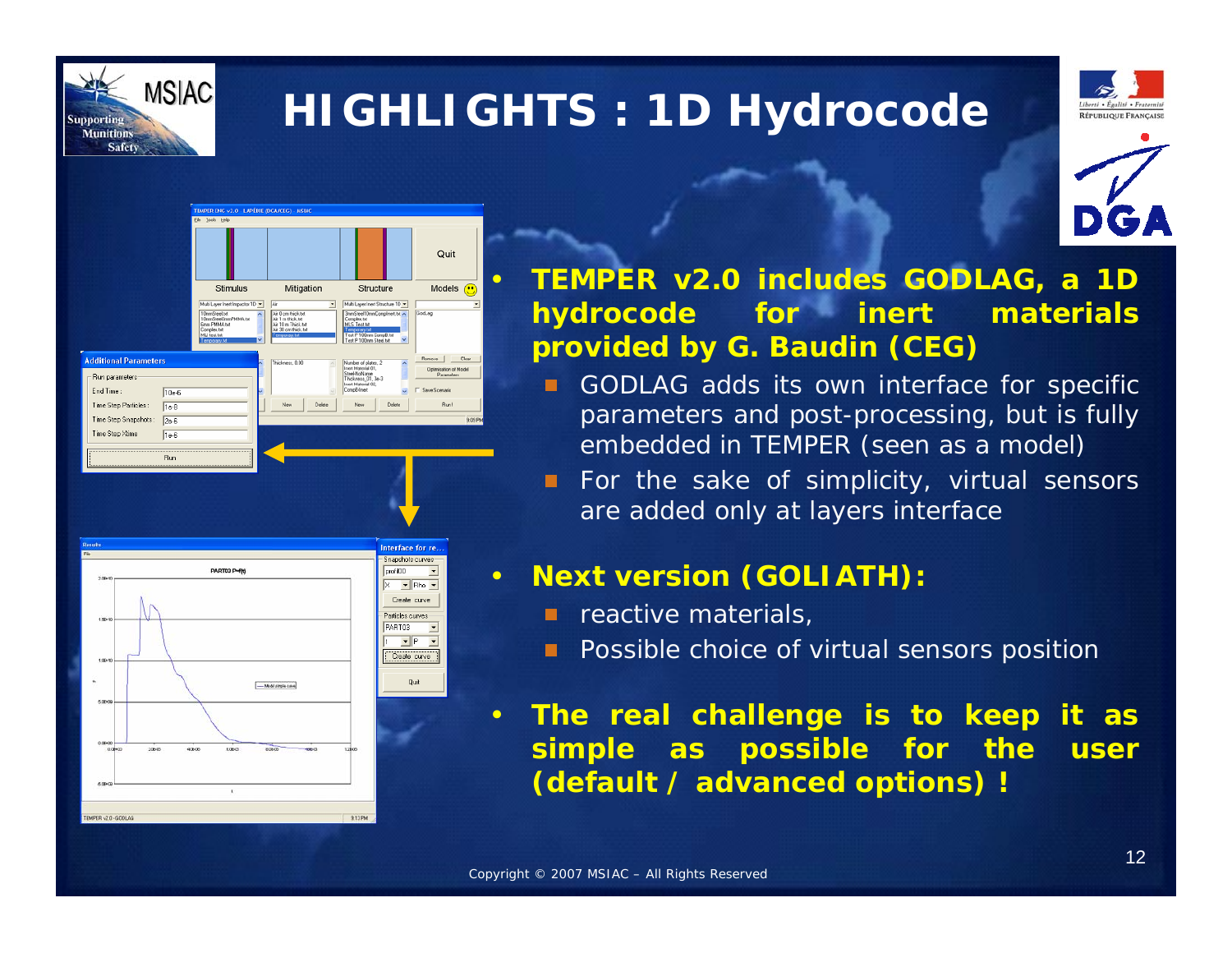

 $n<sub>1</sub>$ 2 画

## **HIGHLIGHTS : Developer level**





#### • **Source code for "contributors"**

- Visual Basic 6.0
- 23 000 lines of code (33% are comments)

#### • **Integration of new objects or models**

- Simple object / model  $\sim$  1 day of work
- (Clever) cut & paste  $=$  50% of the new  $\Box$ code

#### • **Use of external EXE or DLL**

- A solution for complex models (GODLAG)
- Specific forms can be added to the GUI

#### • **Possible extensions**

- τ Blast wave propagation
- Classical penetration models
- The only limit is our / your imagination !

 $\overline{\mathbf{m}}$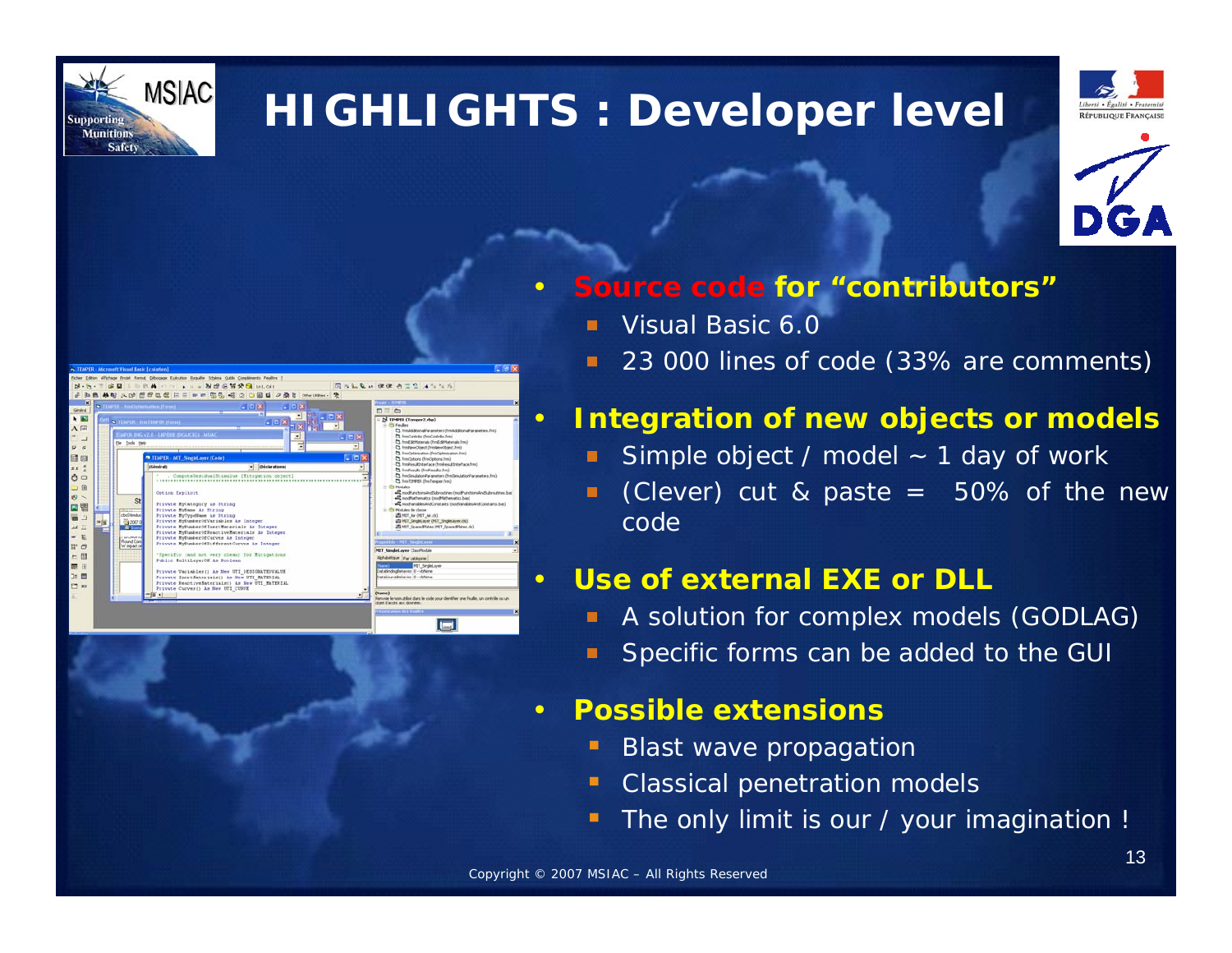

## **HIGHLIGHTS : And Much More ...**





**Material Editor**

aterial

Edit



## **Contributors** Contributors

# **Simulation from files**imulation from files

#### Copyright © 2007 MSIAC – All Rights Reserved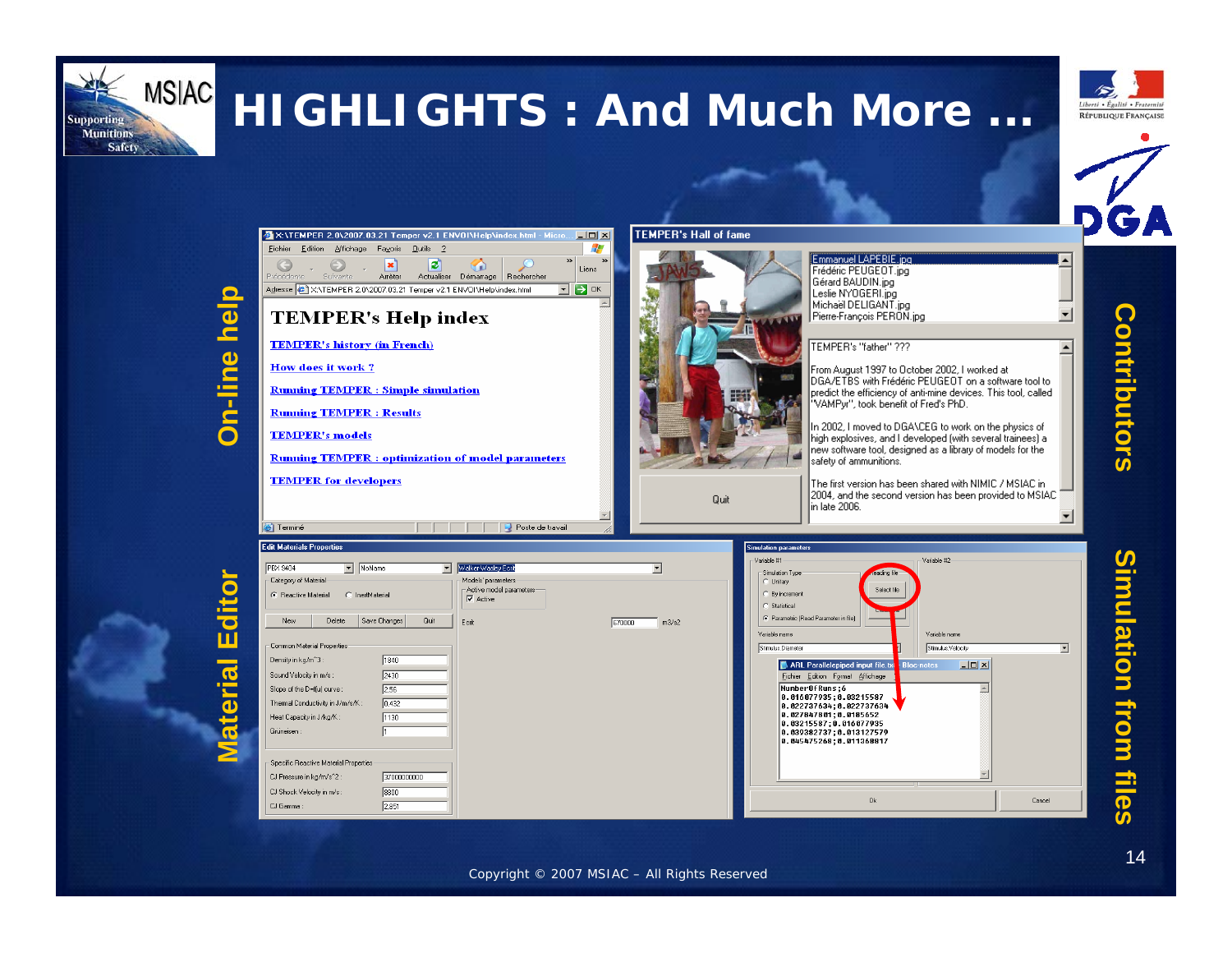

## **CONCLUSION : Availability**





• **TEMPER is available for download from the MSIAC secure website**

| Executable Code TEMPER version 2.0<br>For declared "Users Only" |  | Open Visual Basic 6.0 Source Code<br>For declared "Possible Developers" |  |
|-----------------------------------------------------------------|--|-------------------------------------------------------------------------|--|
| $\sim$<br>ZK<br>English Version                                 |  | $\blacksquare$<br>English Version                                       |  |
|                                                                 |  |                                                                         |  |

- **Recent MSIAC reports :**
	- L137 : TEMPER v2.0 Tutorial (P.-F. Péron)  $\blacksquare$
	- L138 : Implementation of a new Stimulus and Model in  $\blacksquare$ TEMPER v2.0 (P.-F. Péron)
	- L139 : TEMPER v2.0 New Developments (E. Lapébie) m

• **The ultimate goal of this project is to provide to the community a common tool that could become a reference in the S3 community.**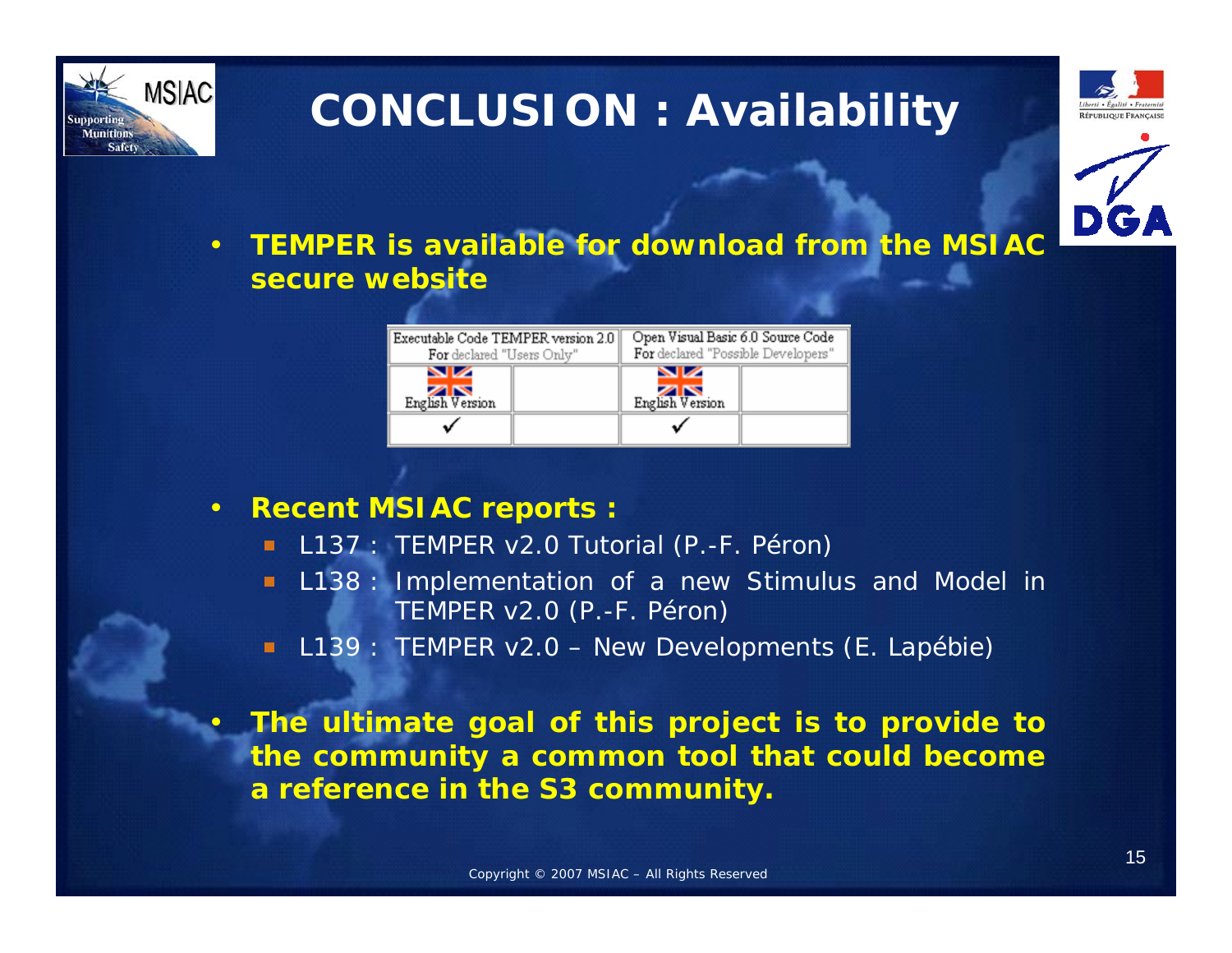

## **CONCLUSION : Next Version**





#### • **Background work**

- Cleanup of the code and addition of comments
- Better error handling and compatibility management  $\blacksquare$

#### • **New objects and models**

- 1D GODLAG will be replaced by 1D GOLIATH (reactive)
- New 1D conduction solver with multi-Arrhenius n chemistry
- Thermal stimuli and models

#### • **NATO/MSIAC**

- Further work on SD (plate impact / fragment impact)  $\blacksquare$
- Training session on TEMPER v2.0 о
- Implementation of new EM data
- New reports on specific models п
- **and more …**
	- It also depends on you !